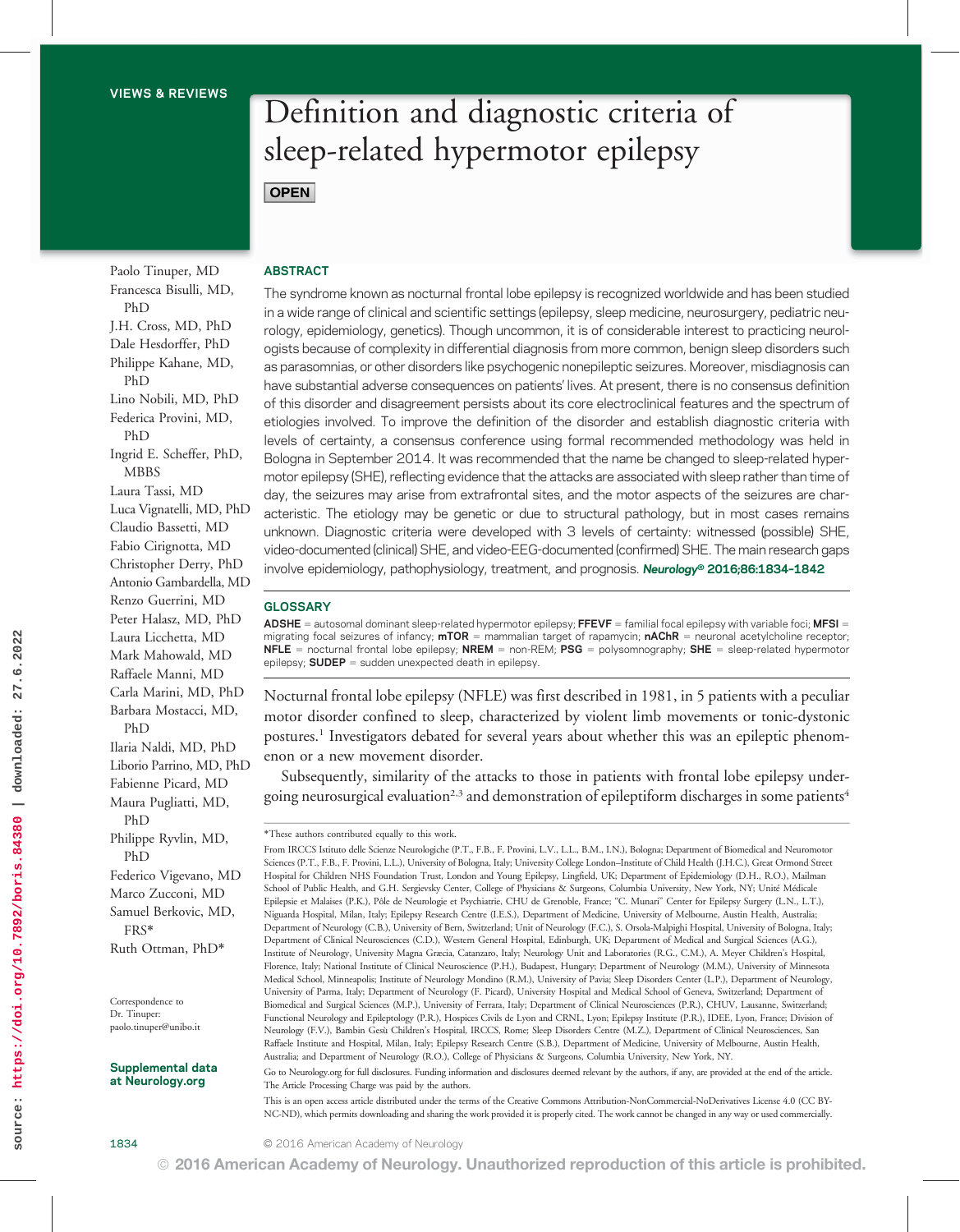strongly suggested that these attacks were epileptic seizures. Insights into the biology occurred with the discovery of an autosomal dominant form<sup>5</sup> and identification of the first gene, CHRNA4, encoding a neuronal nicotinic receptor subunit.<sup>6</sup>

This disorder is of interest to a broad spectrum of specialists, from child neurologists to neurosurgeons. Distinction from nonepileptic paroxysmal behaviour occurring physiologically or pathologically during sleep is often difficult or impossible on clinical grounds alone, and misdiagnosis is common.<sup>5,7</sup> Poor recognition and misdiagnosis have multiple negative consequences, including unnecessary, costly investigations, ineffective and potentially harmful therapeutic regimens, and adverse psychosocial effects of erroneous epilepsy diagnosis.

Today, disagreement persists on key clinical features and criteria needed for diagnosis. Thus, a consensus development conference including experts in adult and pediatric epileptology, sleep medicine, and epidemiology was convened in Bologna on August 30–September 1, 2014. The aims of the conference were to (1) define the clinical features of the disorder, (2) define the electroclinical characteristics of the seizures, (3) establish diagnostic criteria with levels of certainty, (4) assess evidence for etiology, and (5) define research needs.

METHODS The method was inspired by the US NIH Consensus Development Program ([http://consensus.nih.gov\)](http://consensus.nih.gov) and adapted from the Methodological Handbook of the Italian National Guideline System.8 The consensus conference method is recommended for addressing important clinical questions in the face of limited high-quality evidence. The main outcome, a consensus statement, represents the collective opinions of an expert panel, derived from systematic review and discussion of available evidence.9 The Bologna Consensus Conference was organized by the Istituto di Ricovero e Cura a Carattere Scientifico (IRCCS) delle Scienze Neurologiche di Bologna, Italy. Planning and execution was carried out in 4 phases: (1) assignment, (2) scoping, (3) assessment, and (4) the consensus conference itself. All activities were completed between November 2013 and September 2014.

The project included 4 entities: (1) the Scientific Committee (5 members) planned and organized the whole project, nominated Consensus Development Panel and Workgroup members, performed the systematic review with evidence mapping, chose the questions to be answered by the Workgroups, and established methods and rules of the Consensus Conference; (2) the Systematic Review and Technical Committee (4 members) assisted with defining questions and the systematic review with evidence mapping; (3) 3 Workgroups of experts (5 members each), each focused on 1 relevant topic, synthesized and integrated information from the systematic review before the consensus conference, provided shared answers to the proposed questions, and presented their findings during the Consensus Conference; (4) the Consensus Development Panel (8 members) chaired the Consensus Conference, established review and presentation procedures, and provided final statements.

The systematic review was performed according to accepted criteria for the conduct and reporting of systematic reviews<sup>e1</sup> and reported according to PRISMA guidelines.<sup>e2</sup> The descriptive map of available research evidence (i.e., evidence mapping) was performed by adapting the methodology reported by the Global Evidence Mapping Initiative,<sup>e3</sup> which involved detailed coding of included studies and a series of in-depth syntheses in which the available research was assessed in terms of, e.g., study design, number of patients, and topic.

Studies eligible for inclusion in evidence mapping. Published studies of any design, written in English, Italian, French, or Spanish, were included. Studies were included if they reported original data on patients with any type of motor complex behavior during sleep of epileptic origin with possible frontal lobe involvement. Reviews or concept papers and studies published only in abstract form were excluded.

Search strategy. Published studies were identified from the National Library of Medicine's MEDLINE database, Elsevier's EMBASE database, or the Cochrane Central Register of Controlled Trials by means of specific search strategies, using a combination of exploded terms and free text combining 3 concepts: motor phenomena in sleep, epilepsy, frontal lobe involvement (see appendix e-1 on the Neurology® Web site at [Neurology.org](http://neurology.org/lookup/doi/10.1212/WNL.0000000000002666) for details). Finally, reference lists of identified articles were reviewed to find additional references.

Study selection and quality appraisal. All abstracts or full papers without electronic abstracts were reviewed independently by 2 reviewers to identify potentially relevant studies. Disagreement was resolved by a third reviewer. Subsequently, 2 reviewers independently assessed studies for inclusion from the full text, with disagreements resolved by a third reviewer. Each study was classified according to various descriptors (see appendix e-1), including topic domain, sample size, design, presence of diagnostic criteria of the syndrome, and quality of evidence according to the Classification of Evidence Schemes of the Clinical Practice Guideline Process Manual of the American Academy of Neurology (2011).<sup>e4</sup> Briefly, each study is graded according to its risk of bias from Class I (highest quality) to Class IV (lowest quality). Risk of bias is judged by assessing specific quality elements (i.e., study design, patient spectrum, data collection, masking) for each clinical topic (causation, diagnostic accuracy, prognostic accuracy, therapeutic). As this classification does not consider molecular genetic studies, these were assessed using the checklist proposed for molecular studies from the Clinical Genetics Society,<sup>e5</sup> which also provides a 4-level classification scheme with decreasing quality from 1 to 4 by assessing specific quality elements (e.g., study design, evidence of altered function of a gene product, evidence of genomic structure conserved across species). This classification was performed by 3 reviewers, with disagreement resolved by discussion.

#### SYSTEMATIC REVIEW WITH EVIDENCE MAPPING

The literature search was performed in December 2013 and April 2014, and retrieved 1,540 citations after duplicate removal (figure). Each retrieved article was screened to assess potential relevance, and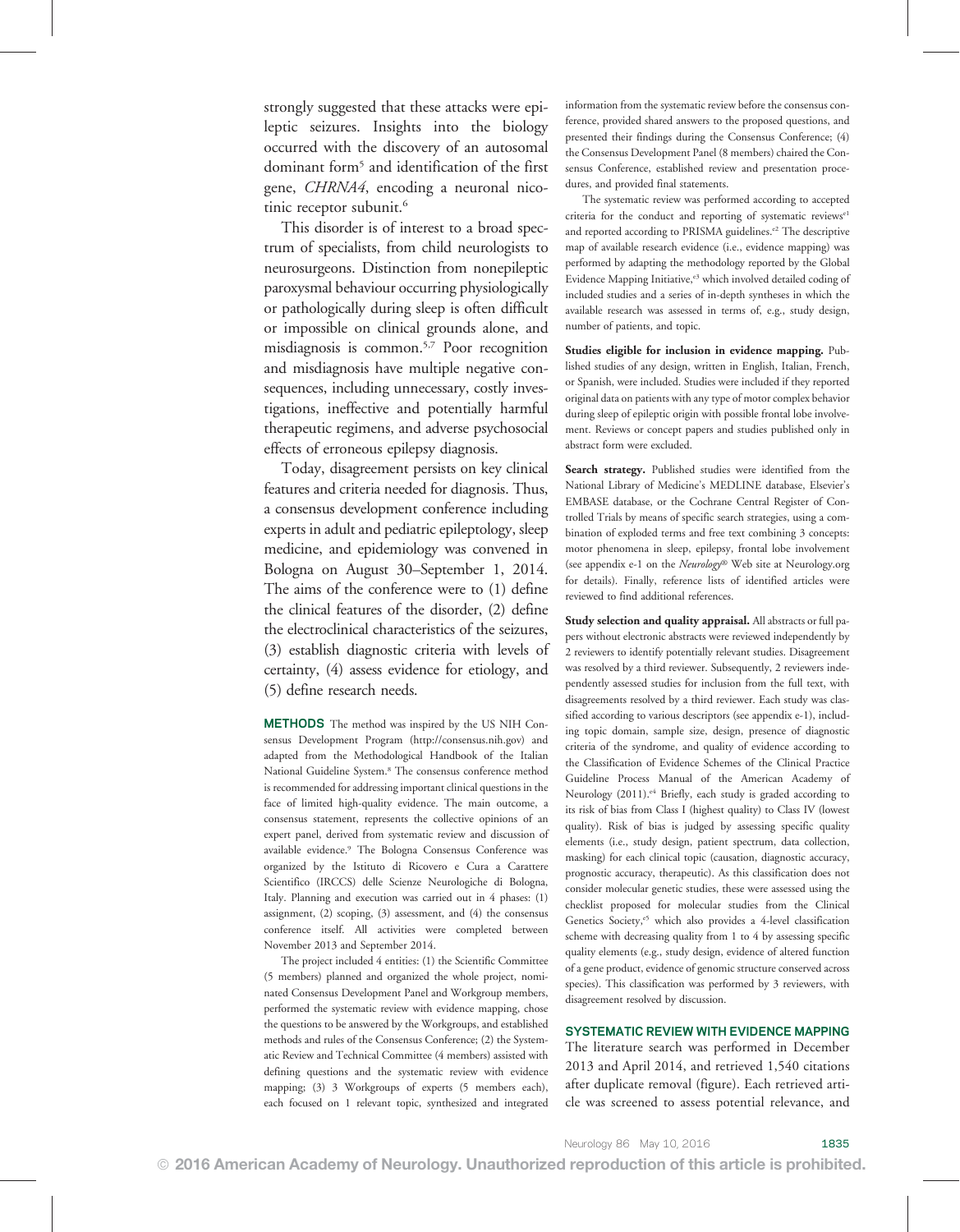Figure Preferred Reporting Items for Systematic Reviews and Meta-Analyses flow diagram<sup>e2</sup> Records identified through database search  $(N=2,078)$ Records after duplicates removed  $(n=1,540)$ Records screened Records excluded  $(n=1,540)$  $(n=1,211)$ Full-text articles assessed Full-text articles for eligibility excluded  $(n=329)$  $(n=132)$ Studies included for qualitative synthesis  $(n=197)$ Studies used to formulate statements  $(n=25)$ 

Process and result of the systematic search for studies on nocturnal frontal lobe epilepsy.

329 were reviewed from the full text for inclusion. A total of 197 studies finally met the prespecified inclusion criteria. See appendix e-1 for bibliometric details.

According to simple descriptors (table), the majority of studies were of low quality. Most included fewer than 10 patients (57%), were case series or case reports (78%), and did not report a definition of the syndrome (85%). Analytic designs (cohort, casecontrol) were used in only 19% of studies. The topics most frequently considered were clinical semiology (71%), neurophysiology (68%), etiology (64%), therapy (51%), and genetics (36%). Only 9% of the studies addressed epidemiology, diagnosis, or prognosis.

NOMENCLATURE The 2 major outcomes of the consensus conference were the need to change nomenclature and the need to recognize the disorder as a distinct epilepsy syndrome.

The new name proposed is sleep-related hypermotor epilepsy (SHE). Although the name NFLE has historical significance, 3 critical issues (discussed and referenced below), justified this change. First,

the term nocturnal was considered misleading because it implies a chronobiological pattern of seizure occurrence, whereas evidence indicates that occurrence in sleep is the most important characteristic, whether at night or during daytime naps. Second, the emphasis on localization to the frontal lobe was considered misleading in view of evidence that the characteristic seizures may also arise from other cerebral regions. Third, the original name did not specify the typical clinical semiology involved, which consists primarily of hypermotor seizures, and may also include attacks with predominantly tonic or dystonic features. In proposing this name, the consensus panel recognized a logical inconsistency in that the term hypermotor describes a seizure type rather than an epilepsy type; however, this is also true of several other widely accepted syndrome names (e.g., progressive myoclonus epilepsy, childhood absence epilepsy). The consensus was that the simplicity and ease of recall of SHE was more important than this concern. In addition, although the consensus panel acknowledged that the clinical semiology of the syndrome is not fully captured by "hypermotor," they accepted this term because the full syndrome description incorporates additional details about clinical presentation.

At the present state of knowledge, SHE is best regarded as a single syndrome; neither constellations of clinical features nor presence of comorbidities yet justifies the delineation of separate syndromes within SHE. Although SHE has diverse etiologies, it is defined by clinical manifestations (hypermotor seizures) possibly resulting from shared downstream mechanisms occurring during sleep/wake oscillation changes, suggesting a unique pathogenic network.10,11,e6 Moreover, consideration of SHE as a single syndrome is most useful in clinical practice, because the syndrome requires a distinct diagnostic and therapeutic approach.

So far, only the autosomal dominant form of the syndrome (previously ADNFLE) is included within the guidelines proposed by the International League Against Epilepsy Commission on Classification and Terminology.12 Thus, the description of SHE within this article expands the phenotype and clarifies identifying features of this syndrome on the basis of available evidence.

CLINICAL FEATURES Statements regarding clinical features of SHE were formulated based on core literature consisting of studies of Class III level7,13–<sup>16</sup> or Class IV level.<sup>5,17-19</sup>

• SHE is characterized by the occurrence of brief  $(<$ 2 minutes) seizures with stereotyped motor patterns within individuals and abrupt onset and offset.5,7,13–<sup>19</sup>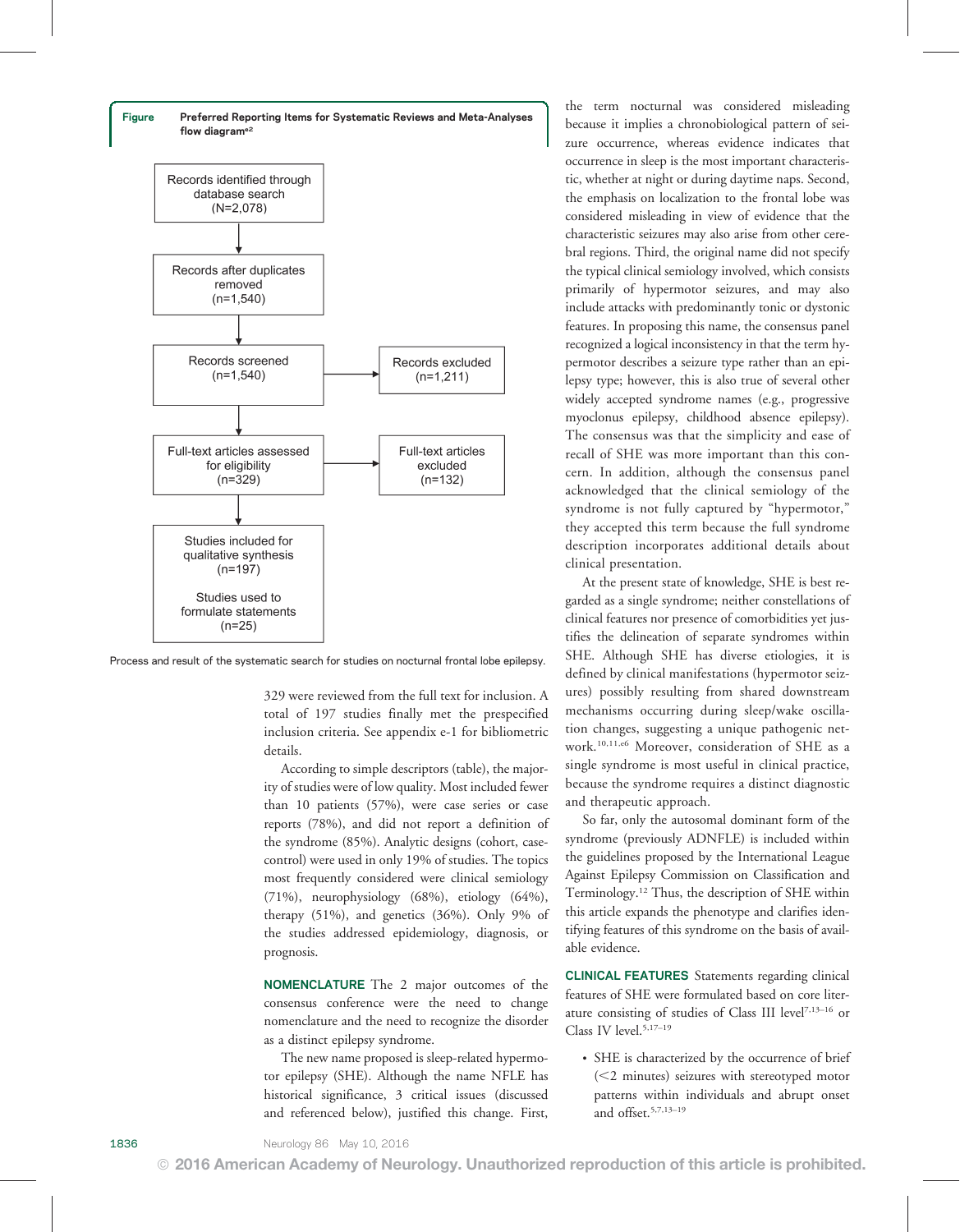| Table<br>Descriptive features of published studies on sleep-related hypermotor epilepsy (SHE) <sup>a</sup> -related topics |                       |                                     |                                       |                                       |                                             |                          |                                |                                   |                                     |                                      |
|----------------------------------------------------------------------------------------------------------------------------|-----------------------|-------------------------------------|---------------------------------------|---------------------------------------|---------------------------------------------|--------------------------|--------------------------------|-----------------------------------|-------------------------------------|--------------------------------------|
| <b>Topic</b>                                                                                                               | All studies.<br>n (%) | Studies with ≥10<br>patients, n (%) | Age, <sup>b</sup> n (%)               | ADSHE/SHE. <sup>c</sup><br>n (%)      | <b>Definition of SHE</b><br>reported, n (%) | Cohort<br>studies, n (%) | Case-control<br>studies, n (%) | Cross-sectional<br>studies, n (%) | Case series/family<br>series, n (%) | Case report/family<br>reports, n (%) |
| All studies                                                                                                                | 197 (100)             | 85 (43)                             | 74 (38) children, 155<br>(79) adults  | 79 (40) ADSHE.<br>105 (53) SHE        | 30(15)                                      | 6 (3)                    | 31(16)                         | 6(3)                              | 96 (49)                             | 58 (29)                              |
| Proof-of-concept                                                                                                           | 25(13)                | 10(40)                              | 10 (40) children, 21<br>(84) adults   | $\hspace{0.1mm}-\hspace{0.1mm}$       | 1(4)                                        | $\overline{\phantom{0}}$ | 2(8)                           | $\overline{\phantom{0}}$          | 7(28)                               | 16 (64)                              |
| <b>Boundary topics</b>                                                                                                     | 25(13)                | 9(36)                               | 12 (48) children, 20 -<br>(80) adults |                                       | 5(20)                                       | 2(8)                     | 1(4)                           | $\qquad \qquad$                   | 13 (52)                             | 9(36)                                |
| Etiology                                                                                                                   | 127 (64)              | 52(41)                              | 52 (41) children, 95<br>(75) adults   | 61 (48) ADSHE, 67 20 (16)<br>(53) SHE |                                             | 4(3)                     | 12(9)                          | 2(2)                              | 65 (51)                             | 44 (34)                              |
| Genetic                                                                                                                    | 71 (36)               | 39(55)                              | 24 (34) children, 57<br>(80) adults   | 60 (85) ADSHE, 17 5 (7)<br>$(24)$ SHE |                                             |                          | 11(15)                         | $\overline{\phantom{0}}$          | 43 (61)                             | 17(24)                               |
| Epidemiology                                                                                                               | 2(1)                  | 2(100)                              | 1 (50) children, 2<br>$(100)$ adults  | 2 (100) SHE                           | 2(100)                                      | $\qquad \qquad -$        | 2(100)                         | $\overline{\phantom{0}}$          |                                     | $\overline{\phantom{0}}$             |
| <b>Clinical features</b>                                                                                                   | 140 (71)              | 52 (37)                             | 55 (39) children, 115<br>(82) adults  | 53 (38) ADSHE, 83 20 (14)<br>(59) SHE |                                             | 2(1)                     | 12(9)                          | 1(1)                              | 75 (54)                             | 50 (36)                              |
| Electroclinical<br>features                                                                                                | 133 (68)              | 44 (33)                             | 55 (41) children, 107<br>(80) adults  | 41 (31) ADSHE, 79 20 (15)<br>(59) SHE |                                             | 1(1)                     | 12(9)                          | 3(2)                              | 71 (53)                             | 46 (35)                              |
| <b>Diagnosis</b>                                                                                                           | 8(4)                  | 6(75)                               | 4 (50) children, 7 (88)<br>adults     | 2 (25) ADSHE, 7<br>(88) SHE           | 3(38)                                       | 1(13)                    | 4(50)                          | 2(25)                             | 1(13)                               | $\overline{\phantom{m}}$             |
| Prognosis                                                                                                                  | 8(4)                  | 7 (88)                              | 3 (38) children, 8<br>$(100)$ adults  | 2 (25) ADSHE, 4<br>(50) SHE           | 4(50)                                       | 2(25)                    | 3(38)                          | 1(1)                              | 2(25)                               | $\overline{\phantom{0}}$             |
| Therapy                                                                                                                    | 100(51)               | 28 (28)                             | 43 (43) children, 82<br>(82) adults   | 29 (29) ADSHE, 64 16 (16)<br>(64) SHE |                                             | 1(1)                     | 5(5)                           | $\overline{\phantom{0}}$          | 49 (49)                             | 45 (45)                              |

a SHE/autosomal dominant SHE = nocturnal frontal lobe epilepsy/autosomal dominant nocturnal frontal lobe epilepsy.

<sup>b</sup> Number of studies including children or adults. Some studies included both, or did not specify any age.

c Number of studies including ADSHE or SHE patients. Some studies included both, or did not report any diagnostic label.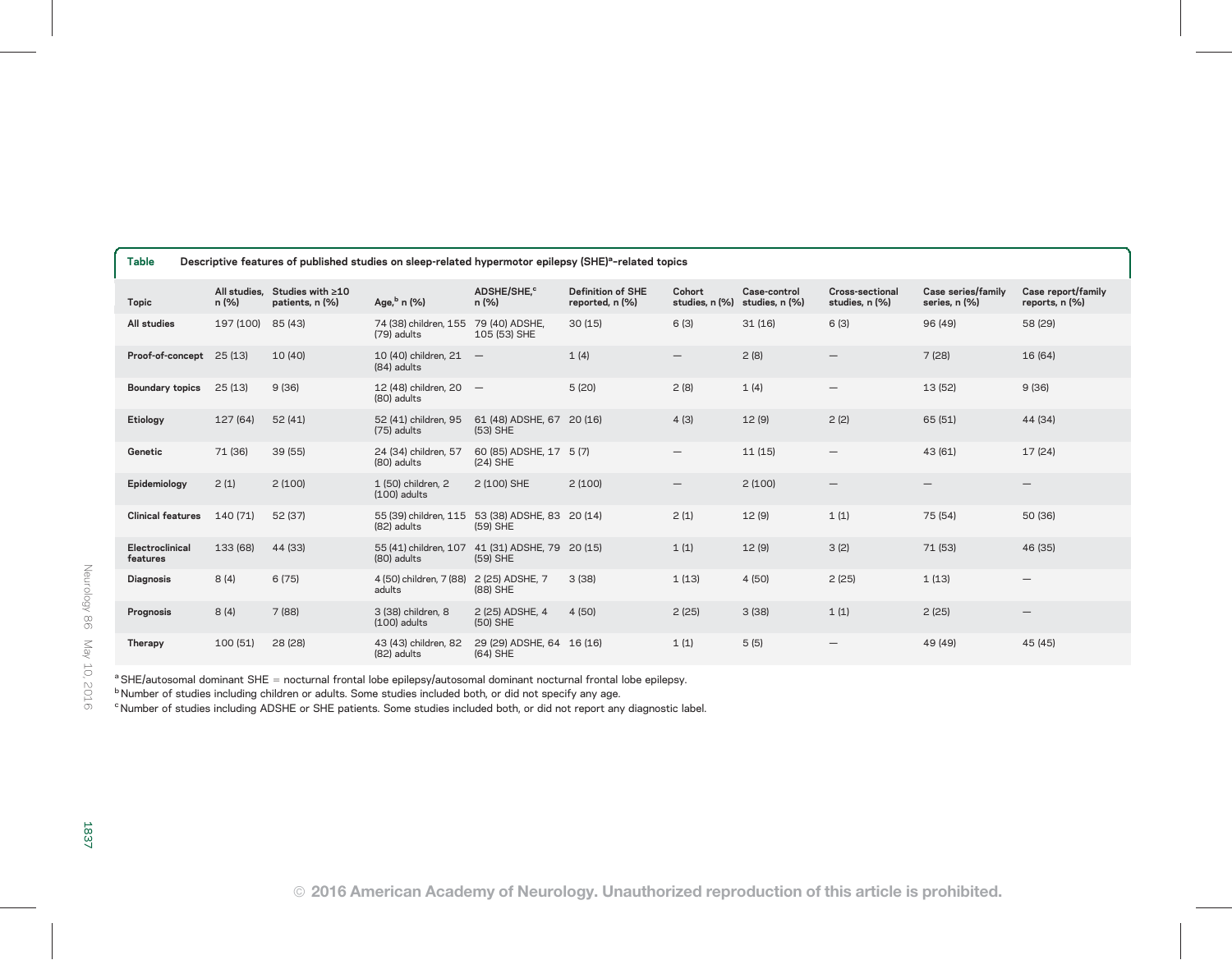- The most common clinical expression consists of "hypermotor" events.5,7,13–15,17–<sup>19</sup>
- Seizures of SHE occur predominantly during sleep; however, seizures during wakefulness may also occur.5,17–<sup>19</sup>

SHE is a rare form of focal epilepsy, with an estimated minimum prevalence of 1.8/100,000 individuals, fulfilling the definition of rare disease.<sup>20</sup> SHE affects both sexes, and involves sleep-related seizures with various motor manifestations.<sup>5,17</sup> Seizure onset may be at any age with a peak during childhood and adolescence.5,17 Seizure frequency may be very high, with occurrence either every night or almost every night, usually many times per night.<sup>13,17</sup> Clustering is characteristic but not obligatory for diagnosis. Seizures occur predominantly during sleep (and consequently most commonly during the night), primarily in non-REM (NREM) sleep and rarely during REM sleep. Seizures during active wakefulness may also occasionally occur during the patient's lifetime. The first occurrence of these seizures may precede, coincide, or follow the onset of sleep-related seizures.<sup>17</sup>

Seizures are abrupt in onset and offset, typically brief  $(<$ 2 minutes), and have a highly stereotyped motor pattern within individuals.<sup>13-15,17</sup> The primary clinical expression consists of "hypermotor" events,<sup>21</sup> characterized by vigorous hyperkinetic features (complex body movements with kicking or cycling of limbs and rocking body movements<sup>7</sup>), usually with vegetative signs, vocalization, and emotional facial expression.7,17 Asymmetric tonic/dystonic seizures with or without head/eye deviation are also observed.<sup>5,17</sup>

Seizures may be preceded by abrupt arousal or a distinct aura.<sup>5,18</sup> Awareness of episodes is not uncommon.18,22 Typically, patients with SHE present a series of sleep-related motor events becoming increasingly long and complex, even on the same night. Clinical features range from brusque stereotyped arousals (i.e., paroxysmal arousal $17$  or minor motor events<sup>23</sup>), repeated throughout the night or arising intermittently, with an almost periodic pattern, to complex hypermotor seizures as described above and, more seldom, protracted ambulatory behavior known as epileptic nocturnal wandering.<sup>17,22,24,25</sup> These events can last longer than 2 minutes. These different seizure manifestations tend to coincide in the same patient, with the shorter events developing into more prolonged and complex attacks.17,22 Patients with SHE may complain of unsatisfactory sleep and daytime tiredness. However, they do not have significantly more daytime sleepiness than controls.<sup>26</sup>

Distinction from arousal parasomnias usually relies on clinical history (frequency, clustering, and timing with respect to sleep onset of the attacks), $16$ even though EEG–polysomnography (PSG) may be required in some challenging cases. A personal or familial history of arousal parasomnias is common in patients with SHE, making shared pathophysiologic pathways plausible in these conditions.<sup>27,28</sup>

The majority of patients have normal intelligence. However, intellectual disability and behavior disorders have been reported in SHE,<sup>29</sup> especially in the familial form related to mutations in KCNT1,<sup>30</sup> and consequently are not exclusion criteria for SHE.

Response to medication has not been systematically investigated. Carbamazepine is effective at low doses in some patients with SHE, but this therapy seems to be ineffective in at least one-third of patients, $17$  making the response to antiepileptic drugs not discriminant for SHE diagnosis. Surgery has been found to be effective in some patients with severe, drug-resistant SHE related to focal cortical dysplasia.<sup>13,31</sup> Suspicion of a genetic cause does not contraindicate presurgical evaluation, although data are still lacking on surgical outcomes in patients with mutations in known genes.

ELECTROCLINICAL FEATURES Statements regarding the electroclinical features of seizures in SHE are based on core literature consisting of Class III level<sup>13,16</sup> or Class IV level<sup>5,17,19,22,32-36</sup> studies.

- Interictal and ictal scalp EEG features may be uninformative.<sup>5,13,17,19</sup>
- Prolonged video-EEG recording is the best available diagnostic test to assess the occurrence of seizures<sup>13,16</sup> but, if negative, does not rule out the diagnosis because seizures may not be recorded and interictal EEG abnormalities may be absent.5,13,17,19
- Sleep-related hypermotor seizures may arise from various frontal as well as from extrafrontal areas.22,32–<sup>36</sup>

In many patients with SHE, the interictal and ictal scalp EEG features are uninformative, especially when seizures originate from the deep-seated cortex.13,17 Prolonged video-EEG or, if available, PSG recording, is the best tool to assess seizure occurrence and is obligatory to characterize the abnormalities in patients undergoing presurgical investigation.<sup>13</sup> Sleep staging by PSG may serve to differentiate SHE seizures from NREM parasomnias, the latter usually arising from stage 3 NREM sleep, even though this is not a major element for the differential diagnosis.

PSG recordings show that increased sleep instability is very common, particularly when multiple events occur during sleep.10,25,37 Some studies suggest that macrostructural sleep disturbances and arousal instability are part of the syndrome but this needs further investigation.10,22,37

Intracranial recordings performed in drug-resistant patients with SHE have clearly demonstrated that ictal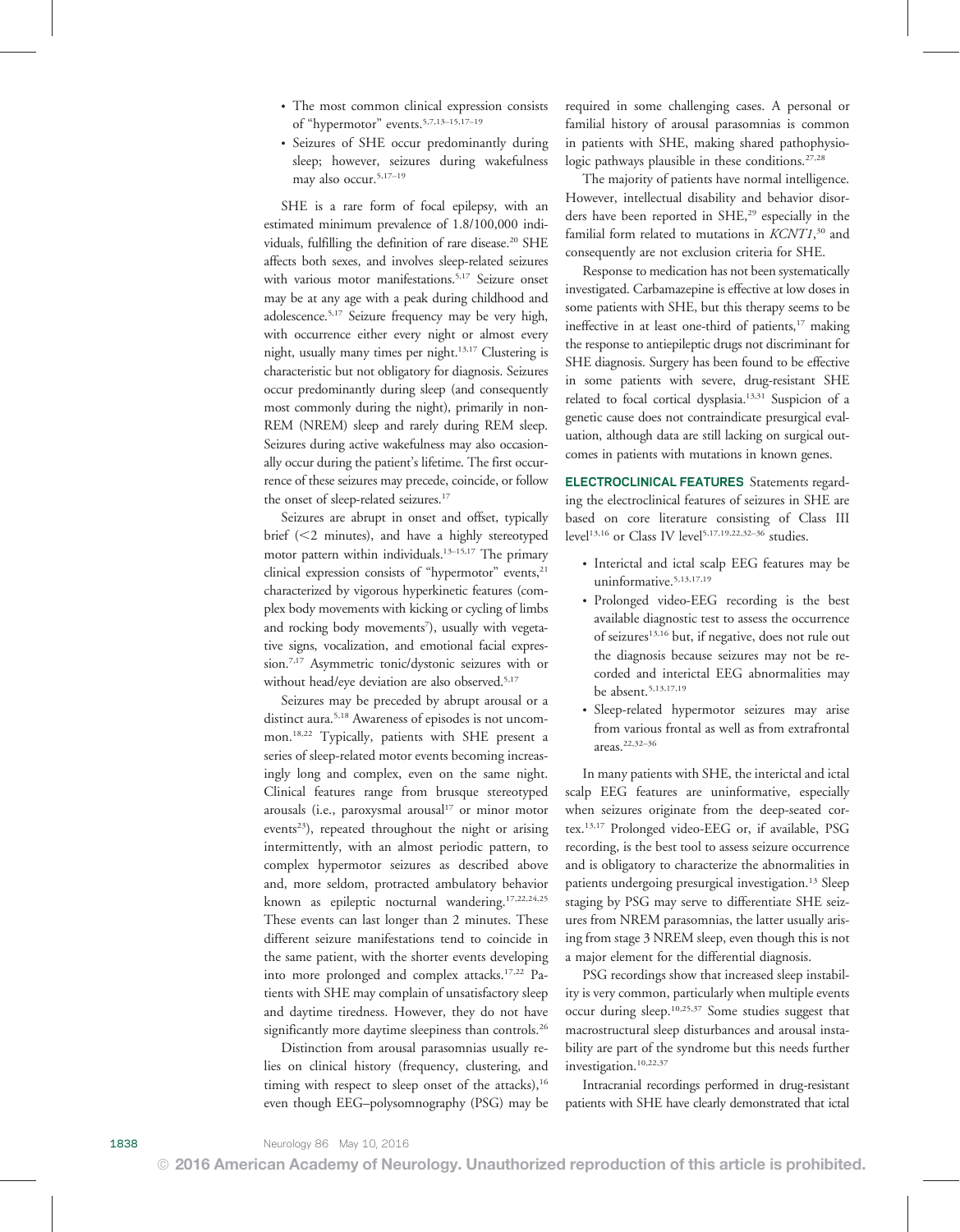discharge may arise not only from frontal lobe<sup>13,32</sup> but also from various extrafrontal areas, including insulo-opercular,<sup>33,34</sup> temporal,<sup>35</sup> and parietal<sup>36</sup> cortices, then propagating to frontal cortex and resulting in hypermotor seizures.<sup>e6</sup> This might suggest the ictal involvement of common cortico-subcortical networks<sup>e7,e8</sup> or a release phenomenon of stereotyped inborn fixed motor patterns.<sup>11</sup>

DIAGNOSTIC CERTAINTY Criteria for diagnostic certainty of SHE were developed based on consensus expert opinions and studies of Class III level.<sup>13,16,38</sup>

- Diagnosis of SHE is primarily based on clinical history. The absence of clear interictal and ictal EEG correlates, both during wakefulness and sleep, does not exclude the diagnosis of SHE.<sup>13</sup>
- Certainty of diagnosis can be categorized into 3 levels: witnessed (possible) SHE, videodocumented (clinical) SHE, and video-EEGdocumented (confirmed) SHE.

Witnessed (possible) SHE. The main prerequisite to suspect the diagnosis of SHE is the presence of seizures consisting of obvious and disruptive hypermotor events, as described above. The semiologic aspects of such events, as provided by an eyewitness, are generally concordant with those documented by video analysis.16 Hence, data from a good clinical history are sufficient to make the diagnosis of witnessed (possible) SHE.

Video-documented (clinical) SHE. Clinically diagnosed SHE requires audio-video documentation of hypermotor events. In such a video recording, at least 1 event but preferably 2 entire events should be documented (confirmed to be typical by witness), including the onset and with clear visualization of the entire events, showing the evolution and offset of the attacks. If the captured episodes are minor motor events or paroxysmal arousals, and if few episodes are captured, the clinical diagnosis may be unreliable.16,38,39

Video-EEG-documented (confirmed) SHE. A confirmed diagnosis of SHE requires video-EEG documentation of the events during a daytime sleep recording after sleep deprivation, or during a full night sleep recording, with at least 19 EEG channels (10–20 International System), ECG, oculogram, and chin EMG. SHE is confirmed when hypermotor seizures are recorded during sleep, associated with a clear-cut epileptic discharge or with interictal epileptiform abnormalities.

ETIOLOGY/GENETICS Statements about etiology were formulated based on core literature consisting of clinical studies of Class III level<sup>5,18,31,40</sup> and Class IV level<sup>17,19</sup> or genetic molecular studies of Class 1 level,  $41,42$  Class 2 level,  $6,30,43$  or Class 3 level.  $44,45$ 

- In a majority of patients, the etiology is unknown.17
- Identified etiologies are heterogeneous and include structural anomalies such as focal cortical dysplasia, acquired injuries, and genetic causes.5,6,18,30,31,40–<sup>45</sup>
- No specific clinical features distinguish etiologies.<sup>5,17,19</sup>

A majority of individuals with SHE do not have a family history or other identified etiologies. In some patients with drug-resistant SHE, the etiology may involve a surgically treatable lesion, in particular type II focal cortical dysplasia.31,40

Familial and sporadic SHE show similar clinical features.5,17,19 Autosomal dominant SHE (ADSHE; previously ADNFLE) is characterized by marked intrafamilial variation in severity.18 A minority of familial cases has a known genetic mutation. While de novo mutations were first identified in rare cases more than a decade ago, $44$  few sporadic cases have a known genetic cause. Even in cases with a family history, an autosomal dominant pattern of inheritance is not frequent; the mode of inheritance is unclear in most cases.

It was in ADSHE that the first epilepsy gene, CHRNA4, was discovered.<sup>6,18</sup> This was the first of 3 genes encoding subunits of the neuronal acetylcholine receptor (nAChR) to be implicated in ADSHE (CHRNB2, CHRNA2).<sup>41,42</sup> The phenotype produced by mutations of the 3 nAChR subunit genes is generally indistinguishable.<sup>46</sup> A more severe form of ADSHE has been described in which some individuals have intellectual disability, regression, and behavioral and psychiatric disorders (depression, psychosis, aggression, and personality disorder).<sup>29</sup> Severe ADSHE has been associated with mutations of the sodium-activated potassium channel encoded by KCNT1. <sup>30</sup> Interestingly, the same gene is mutated in a far more severe epileptic encephalopathy, epilepsy with migrating focal seizures of infancy (MFSI).<sup>47</sup> Functional studies show phenotype–genotype correlation with a greater gain of function in MFSI than in ADSHE.<sup>48</sup>

In some families with ADSHE, mutations have been found in DEPDC5, a gene originally implicated in familial focal epilepsy with variable foci (FFEVF).49,50 SHE has long been recognized as a phenotype within FFEVF<sup>51</sup> and in some families, especially smaller ones, the phenotype may be exclusively SHE.<sup>43,45,50</sup> DEPDC5 encodes a repressor of the mammalian target of rapamycin (mTOR) pathway, a key regulator of cell growth.<sup>52</sup> This newly recognized component of the mTOR pathway means that

© 2016 American Academy of Neurology. Unauthorized reproduction of this article is prohibited.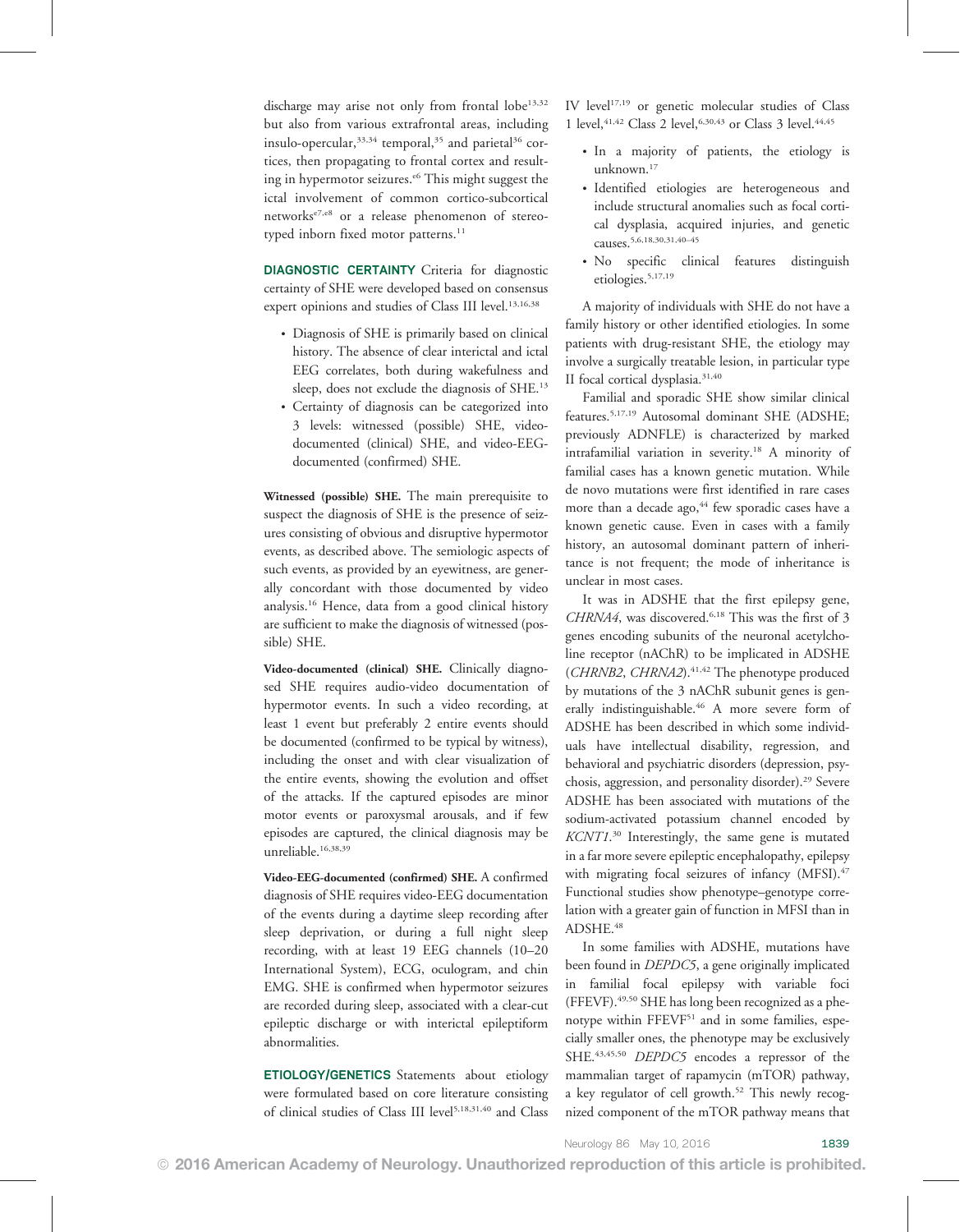this pathway may be more critical to common focal epilepsy than previously appreciated, suggesting that mTOR inhibitors, which are effective in the archetypal mTORpathy, tuberous sclerosis, may have more widespread application in focal epilepsies.<sup>53</sup>

RESEARCH NEEDS The main research gaps in SHE regard epidemiology, pathophysiology, prognosis, genetics, and targeted therapy.

Population-based studies are needed to estimate the incidence and prevalence of SHE<sup>20</sup> and could also be used to provide critical information about prognosis and remission rates, comorbidities, and mortality compared to other focal epilepsies. Multicenter studies of the familial co-occurrence of SHE with arousal parasomnias are needed to elucidate potential shared genetic susceptibility to these 2 disorders.<sup>27</sup>

In a retrospective cohort of patients with SHE, incidence of sudden unexpected death in epilepsy (SUDEP) was 0.36 per 1,000 person-years, not higher than in prevalent epilepsy populations.<sup>54</sup> This paucity of reported SUDEP in SHE is notable, given the daily occurrence of seizures during sleep and the previous demonstration that occurrence of nocturnal seizures is a risk factor for SUDEP after adjustment for generalized tonic-clonic seizures.<sup>55</sup> The lower than expected risk of SUDEP in SHE might reflect a low occurrence of generalized tonic-clonic seizures in SHE.54

Improved structured instruments for clinical diagnosis of SHE are needed for epidemiologic and genetic studies. Multicenter studies are needed to elucidate the SHE spectrum and natural history, ranging from clear-cut cases to atypical forms overlapping with parasomnias. Home video recordings during sleep may also have utility for improving diagnostic accuracy, and additional multicenter studies are needed to validate this approach. Although a key role of genetic factors is well-known in autosomal dominant SHE, a minority of familial cases and rare sporadic cases have a known genetic cause. Nextgeneration sequencing will enable the identification of additional susceptibility genes in SHE, and the frequency of mutations in specific genes can subsequently be established through targeted mutation testing in large cohorts. Family studies may also provide insights into genetically based phenotypic variation and alternative inheritance patterns of SHE such as recessive or polygenic models.

The increasingly recognized role of de novo and somatic mutations in human disease is highly relevant to SHE.<sup>56</sup> Sporadic cases may have de novo mutations of genes with high penetrance or genes with smaller effects conferring risk in polygenic or multifactorial settings. The identification of postzygotic, somatic mutations in brain as causes of malformations such as hemimegalencephaly<sup>57,58</sup> suggests that other brain diseases may be due to somatic mutations. Such mutations may be identifiable only in brain tissue from patients undergoing epilepsy surgery, or may be present in other tissues such as blood and saliva due to mosaicism.

Some individuals in families with DEPDC5 mutations have malformations of cortical development, especially focal cortical dysplasia.59 Given the role of DEPDC5 as an inhibitor of the mTOR pathway, a key question is whether a second-hit mutation is present in the brain tissue of an individual with a DEPDC5 mutation. This can be addressed with whole-exome sequencing of tissue removed for refractory epilepsy and may improve understanding of the molecular pathology of malformations of cortical development.

Finally, genetic findings may serve as the basis for development of targeted therapies for SHE. An early example of the potential of this approach is the successful use of quinidine for treatment of a patient with an epileptic encephalopathy caused by a de novo KCNT1 mutation,<sup>60</sup> following the finding that it reverses the gain of function of the mutant potassium channel in vitro.<sup>30,48</sup> These and similar developments provide promise for understanding and precision medicine strategies for treatment of this intriguing syndrome.

#### AUTHOR CONTRIBUTIONS

Scientific Committee: P. Tinuper (Chair), S.F. Berkovic, L. Nobili, F. Bisulli, L. Vignatelli. Systematic Review and Technical Committee: L. Vignatelli, L. Licchetta, B. Mostacci, I. Naldi. Consensus Panel: R. Ottman (Chair), P. Tinuper, S.F. Berkovic, L. Nobili, C. Bassetti, M.W. Mahowald, F. Vigevano, M. Pugliatti. Clinical History Group: F. Cirignotta, J.H. Cross, C.P. Derry, D. Hesdorffer, R. Manni, F. Provini. Electroclinical Investigations Group: P. Halasz, P. Kahane, L. Parrino, L. Tassi, M. Zucconi. Etiology Group: A. Gambardella, R. Guerrini, C. Marini, F. Picard, P. Ryvlin, I.E. Scheffer. Writing Committee: P. Tinuper (corresponding author), R. Ottman, S.F. Berkovic, L. Vignatelli, F. Bisulli, D. Hesdorffer, I.E. Scheffer, J.H. Cross, P. Kahane, L. Nobili, L. Tassi, F. Provini.

#### ACKNOWLEDGMENT

This article is dedicated to the memory of our teacher, Prof. Elio Lugaresi (1926–2015), a pioneering researcher in the field of sleep medicine/ nocturnal seizures.

#### STUDY FUNDING

Supported by IRCCS Institute of Neuroscience of Bologna, Cyberonics, UCB Pharma, EISAI, and Ecupharma. P. Tinuper, L. Licchetta, B. Mostacci, and F. Bisulli are recipients of a Telethon grant (GGP13200 to P.T.) for research into nocturnal seizures.

#### **DISCLOSURE**

The authors report no disclosures relevant to the manuscript. Go to [Neurology.org](http://neurology.org/lookup/doi/10.1212/WNL.0000000000002666) for full disclosures.

Received August 21, 2015. Accepted in final form January 27, 2016.

#### **REFERENCES**

1. Lugaresi E, Cirignotta F. Hypnogenic paroxysmal dystonia: epileptic seizure or a new syndrome? Sleep 1981;4: 129–138.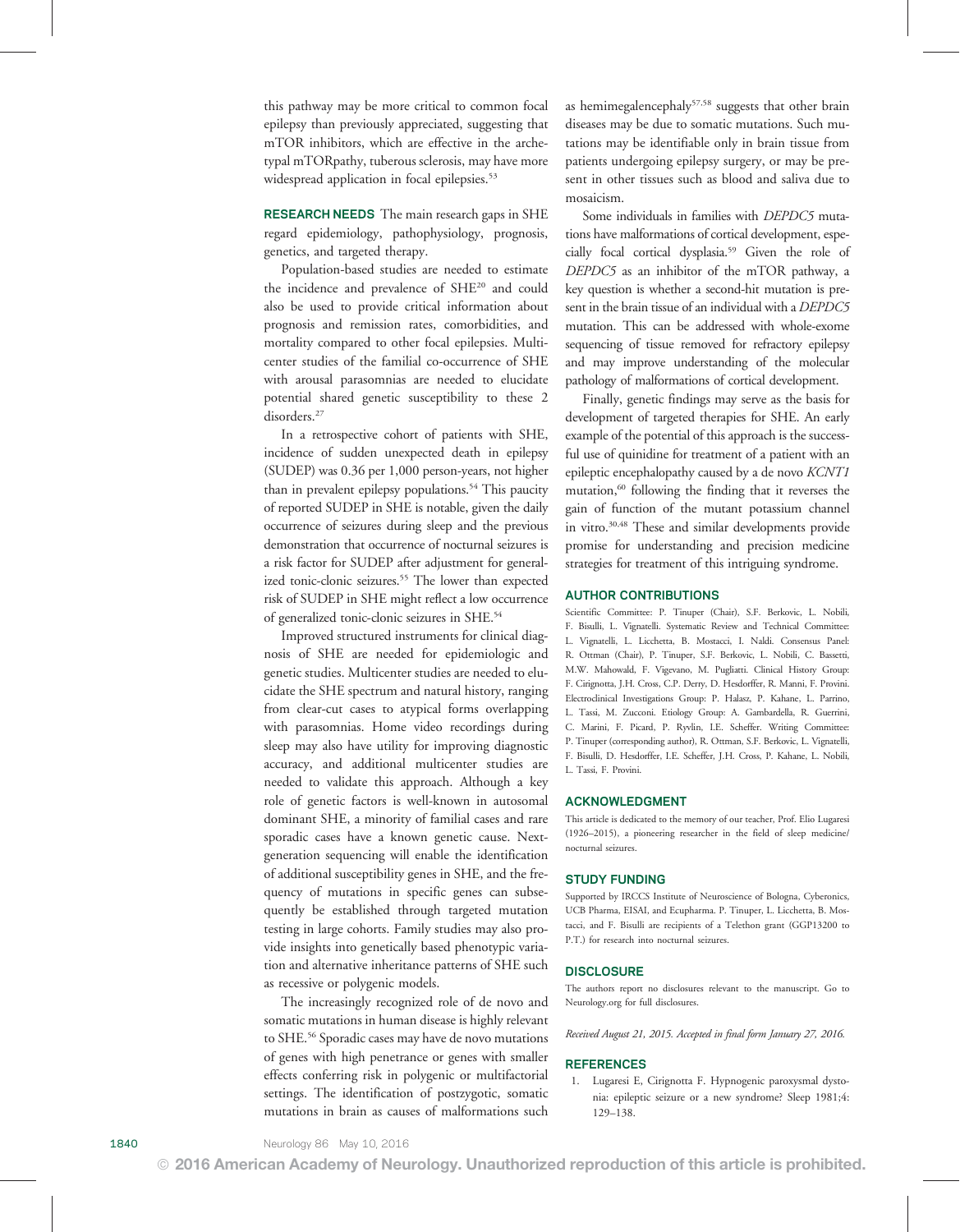- 2. Williamson PD, Spencer DD, Spencer SS, Novelly RA, Mattson RH. Complex partial seizures of frontal lobe origin. Ann Neurol 1985;18:497–504.
- 3. Waterman K, Purves SJ, Kosaka B, Strauss E, Wada JA. An epileptic syndrome caused by mesial frontal lobe seizure foci. Neurology 1987;37:577–582.
- 4. Tinuper P, Cerullo A, Cirignotta F, Cortelli P, Lugaresi E, Montagna P. Nocturnal paroxysmal dystonia with shortlasting attacks: three cases with evidence for an epileptic frontal lobe origin of seizures. Epilepsia 1990;31:549–556.
- 5. Scheffer IE, Bhatia KP, Lopes-Cendes I, et al. Autosomal dominant frontal epilepsy misdiagnosed as sleep disorder. Lancet 1994;343:515–517.
- 6. Steinlein OK, Mulley JC, Propping P, et al. A missense mutation in the neuronal nicotinic acetylcholine receptor alpha 4 subunit is associated with autosomal dominant nocturnal frontal lobe epilepsy. Nat Genet 1995;11: 201–203.
- 7. Bisulli F, Vignatelli L, Naldi I, et al. Diagnostic accuracy of a structured interview for nocturnal frontal lobe epilepsy (SINFLE): a proposal for developing diagnostic criteria. Sleep Med 2012;13:81–87.
- 8. Candiani G, Colombo C, Daghini R, et al. Manuale metodologico: come organizzare una conferenza di consenso [online]. Rome: Istituto Superiore di Sanità, Sistema Nazionale Linee Guida SNLG; 2009. Available at: [http://www.snlg-iss.it/manuale\\_metodologico\\_consensus.](http://www.snlg-iss.it/manuale_metodologico_consensus) Accessed January 2, 2015.
- 9. American College of Chest Physicians. ACCP Consensus Statement Development Guide [online]. Available at: [http://www.accpstorage.org/newOrganization/guidelines/](http://www.accpstorage.org/newOrganization/guidelines/ConsensusGuide.pdf) [ConsensusGuide.pdf.](http://www.accpstorage.org/newOrganization/guidelines/ConsensusGuide.pdf) Accessed September 18, 2014.
- 10. Parrino L, De Paolis F, Milioli G, et al. Distinctive polysomnographic traits in nocturnal frontal lobe epilepsy. Epilepsia 2012;53:1178–1184.
- 11. Tassinari CA, Cantalupo G, Hogl B, et al. Neuroethological approach to frontolimbic epileptic seizures and parasomnias: the same central pattern generators for the same behaviours. Rev Neurol 2009;165:762–768.
- 12. Berg AT, Berkovic SF, Brodie MJ, et al. Revised terminology and concepts for organization of seizures and epilepsies: report of the ILAE Commission on Classification and Terminology, 2005–2009. Epilepsia 2010;51:676–685.
- 13. Nobili L, Francione S, Mai R, et al. Surgical treatment of drug-resistant nocturnal frontal lobe epilepsy. Brain 2007; 130:561–573.
- 14. Derry CP, Davey M, Johns M, et al. Distinguishing sleep disorders from seizures: diagnosing bumps in the night. Arch Neurol 2006;63:705–709.
- 15. Manni R, Terzaghi M, Repetto A. The FLEP scale in diagnosing nocturnal frontal lobe epilepsy, NREM and REM parasomnias: data from a tertiary sleep and epilepsy unit. Epilepsia 2008;49:1581–1585.
- 16. Derry CP, Harvey AS, Walker MC, Duncan JS, Berkovic SF. NREM arousal parasomnias and their distinction from nocturnal frontal lobe epilepsy: a video EEG analysis. Sleep 2009;32:1637–1644.
- 17. Provini F, Plazzi G, Tinuper P, Vandi S, Lugaresi E, Montagna P. Nocturnal frontal lobe epilepsy: a clinical and polygraphic overview of 100 consecutive cases. Brain 1999;122:1017–1031.
- 18. Scheffer IE, Bhatia KP, Lopes-Cendes I, et al. Autosomal dominant nocturnal frontal lobe epilepsy: a distinctive clinical disorder. Brain 1995;118:61–73.
- 19. Oldani A, Zucconi M, Asselta R, et al. Autosomal dominant nocturnal frontal lobe epilepsy: a videopolysomnographic and genetic appraisal of 40 patients and delineation of the epileptic syndrome. Brain 1998; 121:205–223.
- 20. Vignatelli L, Bisulli F, Giovannini G, et al. Prevalence of nocturnal frontal lobe epilepsy in the adult population of Bologna and Modena, Emilia-Romagna Region, Italy. Sleep 2015;38:479–485.
- 21. Luders H, Acharya J, Baumgartner C, et al. Semiological seizure classification. Epilepsia 1998;39:1006–1013.
- 22. Nobili L, Francione S, Mai R, et al. Nocturnal frontal lobe epilepsy: intracerebral recordings of paroxysmal motor attacks with increasing complexity. Sleep 2003;26:883– 886.
- 23. Terzaghi M, Sartori I, Mai R, et al. Sleep-related minor motor events in nocturnal frontal lobe epilepsy. Epilepsia 2007;48:335–341.
- 24. Montagna P. Nocturnal paroxysmal dystonia and nocturnal wandering. Neurology 1992;42:61–67.
- 25. Terzaghi M, Sartori I, Mai R, et al. Coupling of minor motor events and epileptiform discharges with arousal fluctuations in NFLE. Epilepsia 2008;49:670–676.
- 26. Vignatelli L, Bisulli F, Naldi I, et al. Excessive daytime sleepiness and subjective sleep quality in patients with nocturnal frontal lobe epilepsy: a case-control study. Epilepsia 2006;47(suppl 5):73–77.
- 27. Bisulli F, Vignatelli L, Naldi I, et al. Increased frequency of arousal parasomnias in families with nocturnal frontal lobe epilepsy: a common mechanism? Epilepsia 2010;51: 1852–1860.
- 28. Bassetti C, Vella S, Donati F, Wielepp P, Weder B. SPECT during sleepwalking. Lancet 2000;356:484–485.
- 29. Derry CP, Heron SE, Phillips F, et al. Severe autosomal dominant nocturnal frontal lobe epilepsy associated with psychiatric disorders and intellectual disability. Epilepsia 2008;49:2125–2129.
- 30. Heron SE, Smith KR, Bahlo M, et al. Missense mutations in the sodium-gated potassium channel gene KCNT1 cause severe autosomal dominant nocturnal frontal lobe epilepsy. Nat Genet 2012;44:1188–1190.
- 31. Tassi L, Garbelli R, Colombo N, et al. Electroclinical, MRI and surgical outcomes in 100 epileptic patients with type II FCD. Epileptic Disord 2012;14:257–266.
- 32. Rheims S, Ryvlin P, Scherer C, et al. Analysis of clinical patterns and underlying epileptogenic zones of hypermotor seizures. Epilepsia 2008;49:2030–2040.
- 33. Proserpio P, Cossu M, Francione S, et al. Insular-opercular seizures manifesting with sleep-related paroxysmal motor behaviors: a stereo-EEG study. Epilepsia 2011;52:1781– 1791.
- 34. Ryvlin P, Minotti L, Demarquay G, et al. Nocturnal hypermotor seizures, suggesting frontal lobe epilepsy, can originate in the insula. Epilepsia 2006;47:755–765.
- 35. Nobili L, Cossu M, Mai R, et al. Sleep-related hyperkinetic seizures of temporal lobe origin. Neurology 2004;62: 482–485.
- 36. Montavont A, Kahane P, Catenoix H, et al. Hypermotor seizures in lateral and mesial parietal epilepsy. Epilepsy Behav 2013;28:408–412.
- 37. Zucconi M, Oldani A, Smirne S, Ferini-Strambi L. The macrostructure and microstructure of sleep in patients with autosomal dominant nocturnal frontal lobe epilepsy. J Clin Neurophysiol 2000;17:77–86.

© 2016 American Academy of Neurology. Unauthorized reproduction of this article is prohibited.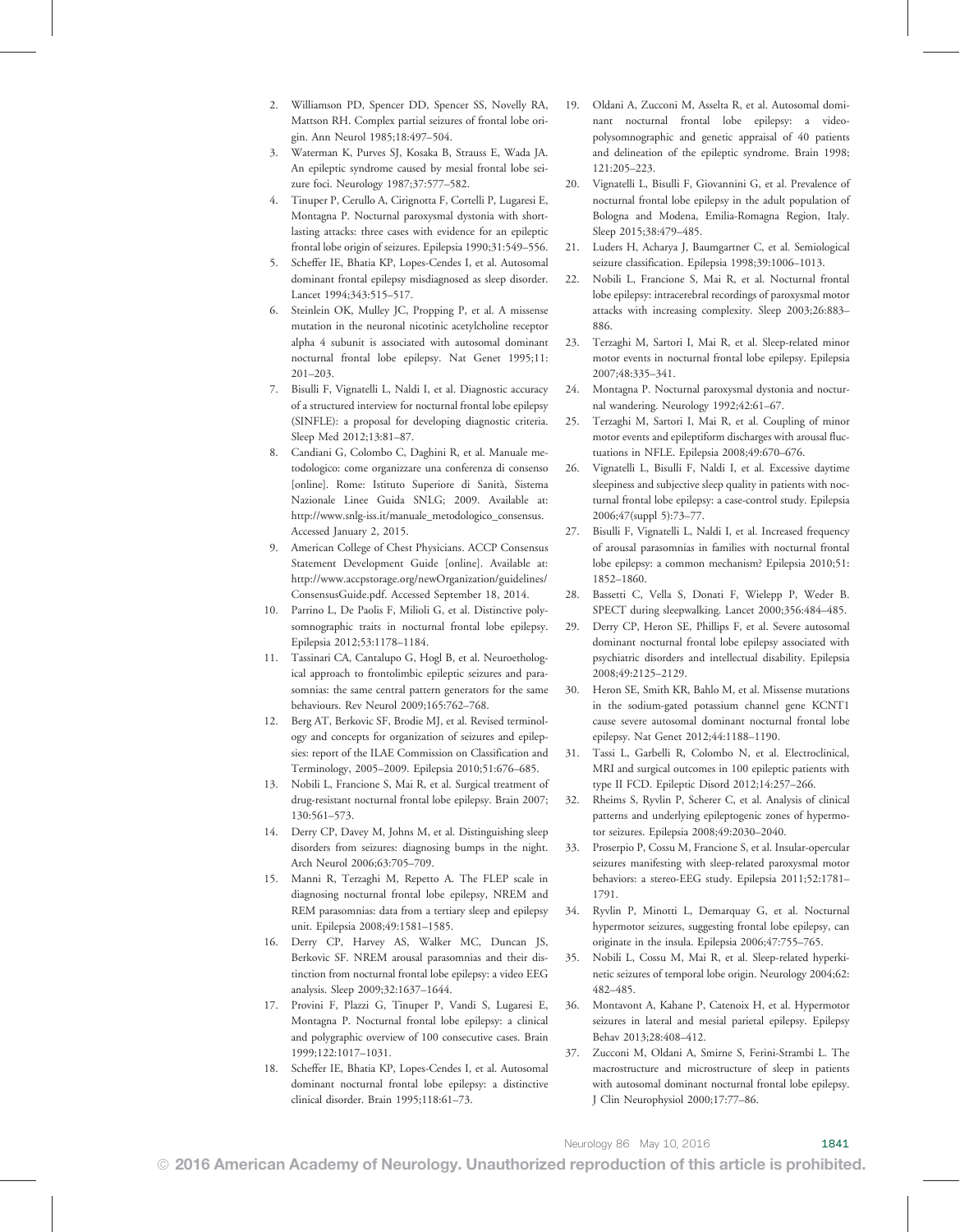- 38. Vignatelli L, Bisulli F, Provini F, et al. Interobserver reliability of video recording in the diagnosis of nocturnal frontal lobe seizures. Epilepsia 2007;48:1506–1511.
- 39. Bisulli F, Vignatelli L, Provini F, Leta C, Lugaresi E, Tinuper P. Parasomnias and nocturnal frontal lobe epilepsy (NFLE): lights and shadows: controversial points in the differential diagnosis. Sleep Med 2011;12(suppl 2):S27–S32.
- 40. Nobili L, Cardinale F, Magliola U, et al. Taylor's focal cortical dysplasia increases the risk of sleep-related epilepsy. Epilepsia 2009;50:2599–2604.
- 41. De Fusco M, Becchetti A, Patrignani A, et al. The nicotinic receptor beta 2 subunit is mutant in nocturnal frontal lobe epilepsy. Nat Genet 2000;26:275–276.
- 42. Aridon P, Marini C, Di Resta C, et al. Increased sensitivity of the neuronal nicotinic receptor alpha 2 subunit causes familial epilepsy with nocturnal wandering and ictal fear. Am J Hum Genet 2006;79:342–350.
- 43. Picard F, Makrythanasis P, Navarro V, et al. DEPDC5 mutations in families presenting as autosomal dominant nocturnal frontal lobe epilepsy. Neurology 2014;82:2101–2106.
- 44. Phillips HA, Marini C, Scheffer IE, Sutherland GR, Mulley JC, Berkovic SF. A de novo mutation in sporadic nocturnal frontal lobe epilepsy. Ann Neurol 2000;48:264– 267.
- 45. Ishida S, Picard F, Rudolf G, et al. Mutations of DEPDC5 cause autosomal dominant focal epilepsies. Nat Genet 2013;45:552–555.
- 46. McLellan A, Phillips HA, Rittey C, et al. Phenotypic comparison of two Scottish families with mutations in different genes causing autosomal dominant nocturnal frontal lobe epilepsy. Epilepsia 2003;44:613–617.
- 47. Barcia G, Fleming MR, Deligniere A, et al. De novo gainof-function KCNT1 channel mutations cause malignant migrating partial seizures of infancy. Nat Genet 2012;44: 1255–1259.
- 48. Milligan CJ, Li M, Gazina EV, et al. KCNT1 gain of function in 2 epilepsy phenotypes is reversed by quinidine. Ann Neurol 2014;75:581–590.
- 49. Scheffer IE, Phillips HA, O'Brien CE, et al. Familial partial epilepsy with variable foci: a new partial epilepsy

syndrome with suggestion of linkage to chromosome 2. Ann Neurol 1998;44:890–899.

- 50. Dibbens LM, de Vries B, Donatello S, et al. Mutations in DEPDC5 cause familial focal epilepsy with variable foci. Nat Genet 2013;45:546–551.
- 51. Berkovic SF, Serratosa JM, Phillips HA, et al. Familial partial epilepsy with variable foci: clinical features and linkage to chromosome 22q12. Epilepsia 2004;45:1054– 1060.
- 52. Bar-Peled L, Chantranupong L, Cherniack AD, et al. A tumor suppressor complex with GAP activity for the Rag GTPases that signal amino acid sufficiency to mTORC1. Science 2013;340:1100–1106.
- 53. Krueger DA, Wilfong AA, Holland-Bouley K, et al. Everolimus treatment of refractory epilepsy in tuberous sclerosis complex. Ann Neurol 2013;74:679–687.
- 54. Mostacci B, Bisulli F, Vignatelli L, et al. Incidence of sudden unexpected death in nocturnal frontal lobe epilepsy: a cohort study. Sleep Med 2015;16:232–236.
- 55. Lamberts RJ, Thijs RD, Laffan A, Langan Y, Sander JW. Sudden unexpected death in epilepsy: people with nocturnal seizures may be at highest risk. Epilepsia 2012;53:253– 257.
- 56. Poduri A, Evrony GD, Cai X, Walsh CA. Somatic mutation, genomic variation, and neurological disease. Science 2013;341:1237758.
- 57. Lee JH, Huynh M, Silhavy JL, et al. De novo somatic mutations in components of the PI3K-AKT3-mTOR pathway cause hemimegalencephaly. Nat Genet 2012;44: 941–945.
- 58. Poduri A, Evrony GD, Cai X, et al. Somatic activation of AKT3 causes hemispheric developmental brain malformations. Neuron 2012;74:41–48.
- 59. Scheffer IE, Heron SE, Regan BM, et al. Mutations in mammalian target of rapamycin regulator DEPDC5 cause focal epilepsy with brain malformations. Ann Neurol 2014;75:782–787.
- 60. Bearden D, Strong A, Ehnot J, Di Giovine M, Dlugos D, Goldberg EM. Targeted treatment of migrating partial seizures of infancy with quinidine. Ann Neurol 2014;76: 457–461.